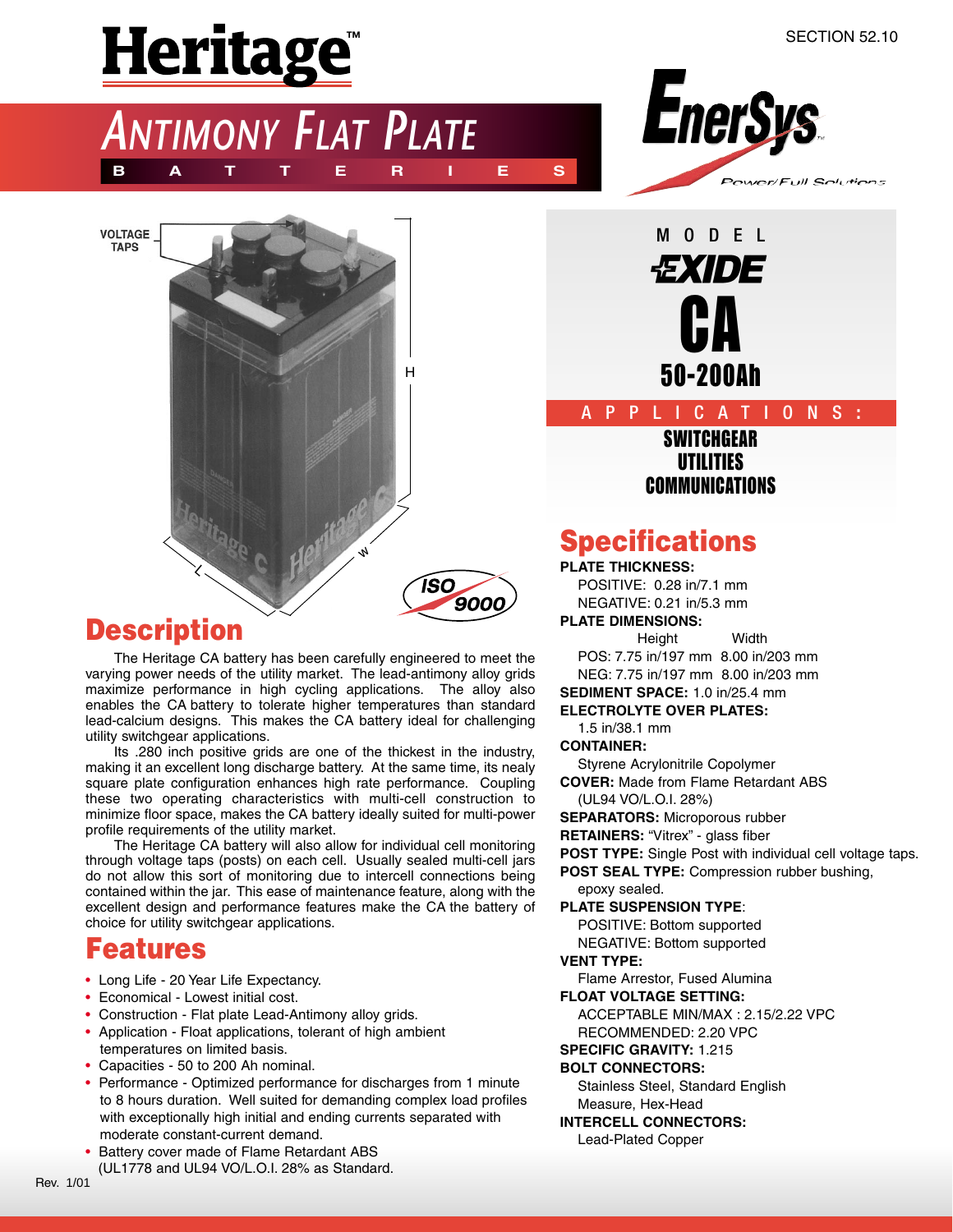## *Capacities - Dimensions - Weights*

|              |                    | <b>OVERALL DIMENSIONS</b> |     |                  |     |                   |     |                 |      |                                  |      | <b>WEIGHTS - VOLUMES</b>              |      |     |      |                                                |  |  |
|--------------|--------------------|---------------------------|-----|------------------|-----|-------------------|-----|-----------------|------|----------------------------------|------|---------------------------------------|------|-----|------|------------------------------------------------|--|--|
| <b>TYPE*</b> | NOM.<br>Ah<br>CAP. | LENGTH (L)**              |     | <b>WIDTH (W)</b> |     | <b>HEIGHT (H)</b> |     | <b>UNPACKED</b> |      | <b>DOMESTIC</b><br><b>PACKED</b> |      | <b>ELECTROLYTE ONLY</b><br>1.215 S.G. |      |     |      | <b>DRAWING</b><br><b>SEE</b><br><b>CATALOG</b> |  |  |
|              |                    | in                        | mm  | in.              | mm  | in                | mm  | lbs             | kgs  | <b>lbs</b>                       | kgs  | lbs                                   | kgs  | gal |      | <b>SECTION</b>                                 |  |  |
| $2CA-3$      | 50                 | 7.0                       | 178 | 9.0              | 229 | 13.4              | 340 | 38              | 17.2 | 43                               | 19.5 | 13                                    | 5.9  | 1.3 | 4.8  |                                                |  |  |
| $3CA-3$      | 50                 | 7.0                       | 178 | 9.0              | 229 | 13.4              | 340 | 53              | 24.0 | 59                               | 26.8 | 20                                    | 9.1  | 2.0 | 7.5  |                                                |  |  |
| $2CA-5$      | 100                | 7.0                       | 178 | 9.0              | 229 | 13.4              | 340 | 47              | 21.3 | 52                               | 23.6 | 10                                    | 4.5  | 1.0 | 3.7  |                                                |  |  |
| $3CA-5$      | 100                | 7.0                       | 178 | 9.0              | 229 | 13.4              | 340 | 68              | 30.8 | 73                               | 33.1 | 17                                    | 7.7  | 1.7 | 6.4  |                                                |  |  |
| 2CA-7        | 150                | 12.2                      | 310 | 9.0              | 229 | 13.4              | 340 | 74              | 33.6 | 83                               | 37.6 | 23                                    | 10.4 | 2.3 | 8.6  | 57.20                                          |  |  |
| 3CA-7        | 150                | 12.2                      | 310 | 9.0              | 229 | 13.4              | 340 | 104             | 47.2 | 112                              | 50.8 | 32                                    | 14.5 | 3.2 | 12.0 |                                                |  |  |
| $2CA-9$      | 200                | 12.2                      | 310 | 9.0              | 229 | 13.4              | 340 | 85              | 38.6 | 92                               | 41.7 | 22                                    | 10.0 | 2.2 | 8.2  |                                                |  |  |
| $3CA-9$      | 200                | 12.2                      | 310 | 9.0              | 229 | 13.4              | 340 | 121             | 54.9 | 130                              | 59.0 | 31                                    | 14.1 | 3.1 | 11.6 |                                                |  |  |

\* Prefix Number indicates cells per unit. Suffix number indicates total plates per cell.

\*\* 0.50" must be added between units for spacing purposes when calculating total battery length.

### *AVERAGE CELL PERFORMANCE DATA\* (Discharge Rates in Amperes\*\*)*

| <b>TYPE</b>  | NOM.<br>Ah CAP. <sup>1</sup>      | 72<br>НR | 24<br><b>HR</b> | 12<br>НR | 8<br><b>HR</b> | 5<br><b>HR</b> | 4<br><b>HR</b> | 3<br><b>HR</b> | $\overline{2}$<br><b>HR</b> | 1.5<br><b>HR</b> | 1<br>НR | 30<br><b>MIN</b> | 15<br><b>MIN</b> | 1<br><b>MIN</b> | 1 MIN to<br>$1.50$ VPC <sup>2</sup> |
|--------------|-----------------------------------|----------|-----------------|----------|----------------|----------------|----------------|----------------|-----------------------------|------------------|---------|------------------|------------------|-----------------|-------------------------------------|
|              | <b>TO 1.75 END VOLTS PER CELL</b> |          |                 |          |                |                |                |                |                             |                  |         |                  |                  |                 |                                     |
| $2CA-3$      | 50                                | 0.9      | 2.5             | 4.4      | 6.3            | 8.8            | 10.4           | 12.8           | 16.8                        | 20.2             | 26      | 35               | 45               | 69              | 129                                 |
| $3CA-3$      | 50                                | 0.9      | 2.5             | 4.4      | 6.3            | 8.8            | 10.4           | 12.8           | 16.8                        | 20.2             | 26      | 35               | 45               | 69              | 129                                 |
| <b>2CA-5</b> | 100                               | 1.9      | 5.0             | 8.8      | 12.5           | 17.6           | 20.7           | 25.6           | 33.6                        | 40.4             | 51      | 70               | 89               | 136             | 254                                 |
| $3CA-5$      | 100                               | 1.9      | 5.0             | 8.8      | 12.5           | 17.6           | 20.7           | 25.6           | 33.6                        | 40.4             | 51      | 70               | 89               | 136             | 254                                 |
| <b>2CA-7</b> | 150                               | 2.8      | 7.5             | 13.2     | 18.8           | 26.4           | 31.0           | 38.4           | 50.4                        | 60.6             | 78      | 105              | 133              | 201             | 375                                 |
| 3CA-7        | 150                               | 2.8      | 7.5             | 13.2     | 18.8           | 26.4           | 31.0           | 38.4           | 50.4                        | 60.6             | 78      | 105              | 133              | 201             | 375                                 |
| <b>2CA-9</b> | 200                               | 3.8      | 10.0            | 17.6     | 25.0           | 35.2           | 41.4           | 51.2           | 67.2                        | 80.8             | 104     | 140              | 177              | 264             | 490                                 |
| $3CA-9$      | 200                               | 3.8      | 10.0            | 17.6     | 25.0           | 35.2           | 41.4           | 51.2           | 67.2                        | 80.8             | 104     | 140              | 177              | 264             | 490                                 |

\*Ampere values listed represent 100% of the cell's capacity. Initial capacity shall be a minimum of 90% of these values per IEEE 450. \*\*1.215 S.G. electrolyte at 77˚ F (25˚ C) includes intercell connector drop.

1 Nominal AMP hour capacity at the 8 hour rate.

2 One minute rates to 1.50 VPC should only be used for short circuit calculations and not as performance data.

All data subject to change without notice.